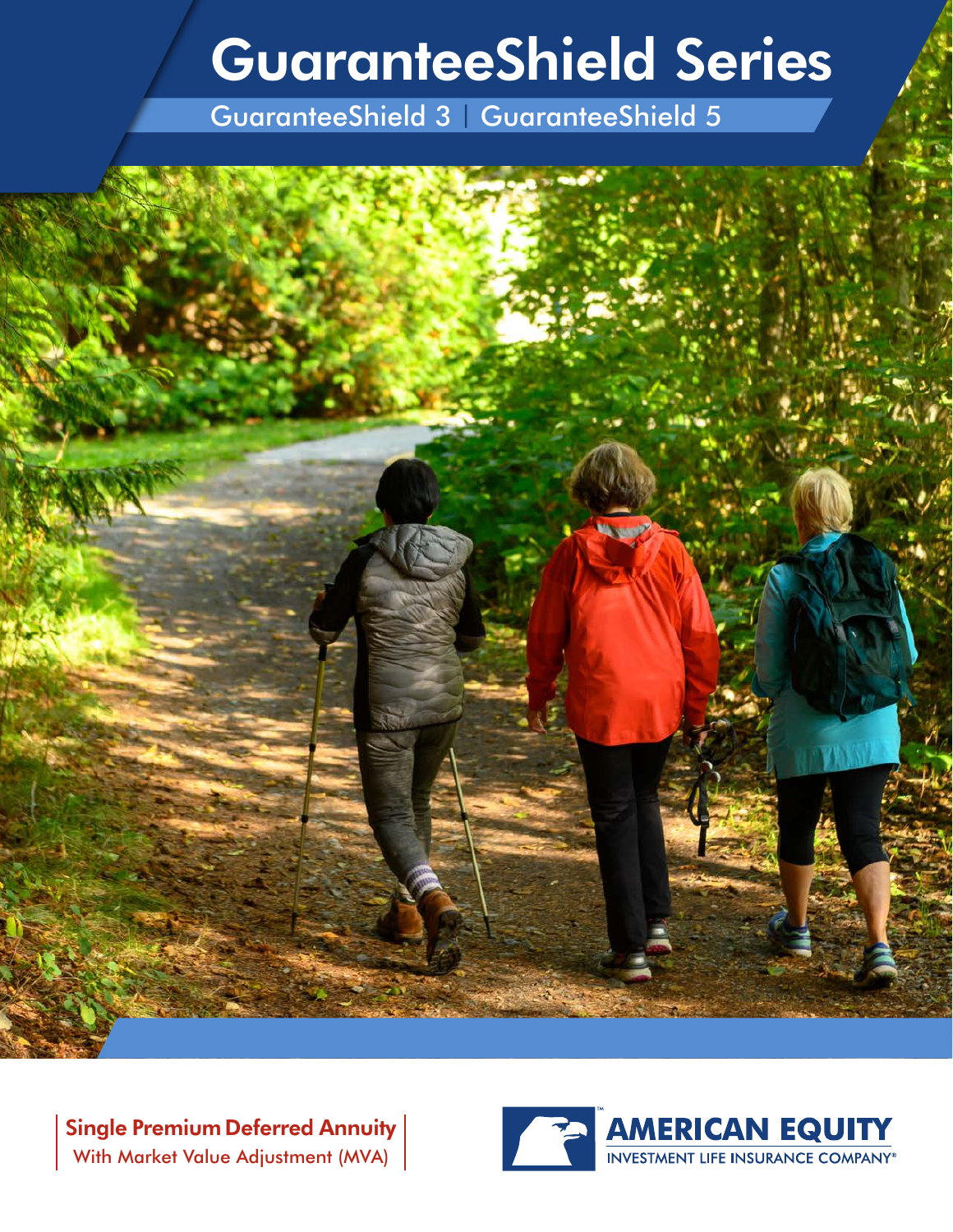# Fixed Annuity **GuaranteeShield Series**

Everyone's path to financial security is different. That doesn't mean getting there needs to be complicated.

Our straightforward fixed annuity products are designed to help you maintain and grow assets through principal protection, a guaranteed interest rate, and tax-deferral advantages.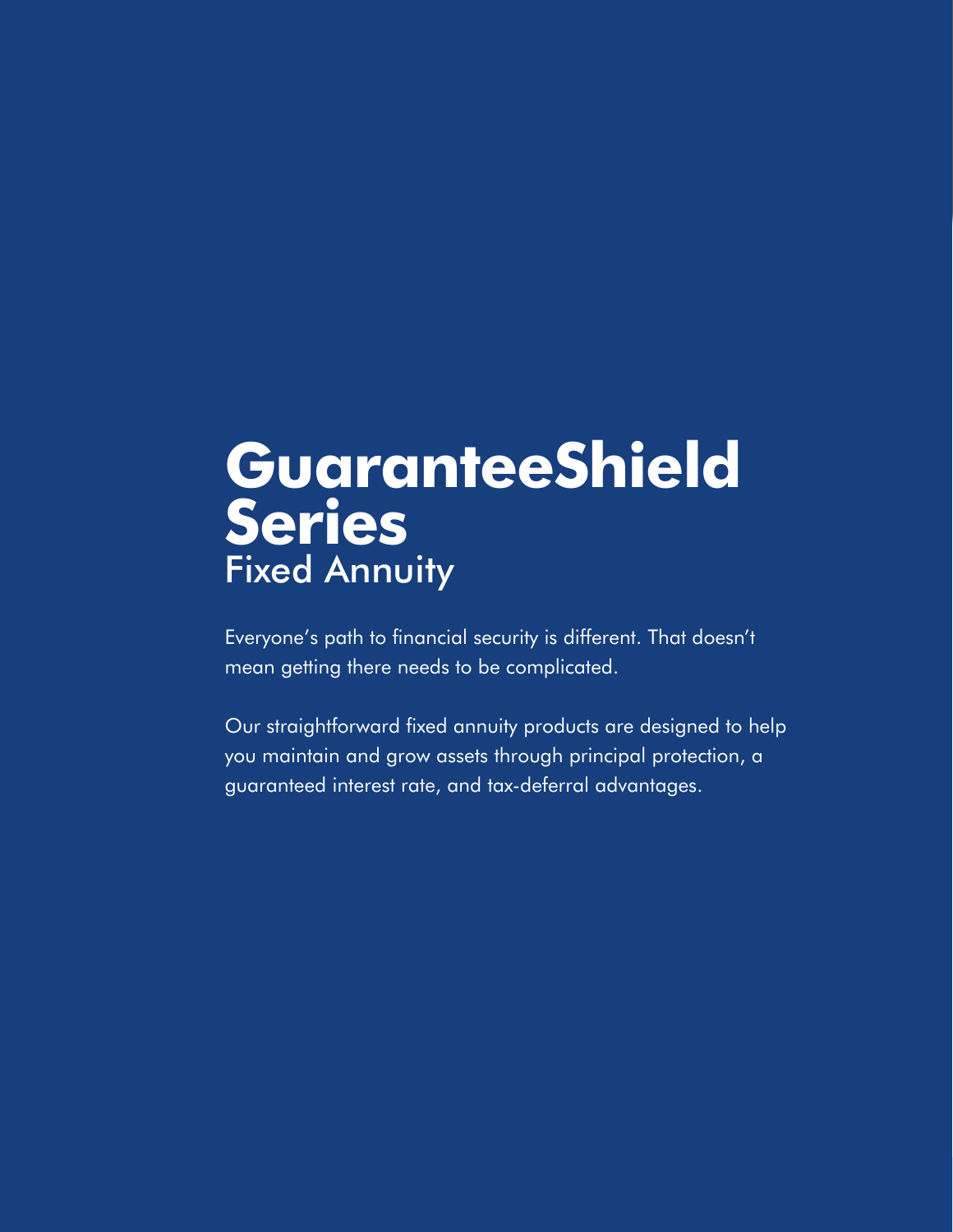

## **Understanding Fixed Annuities**

#### What is a fixed annuity?

A fixed annuity is a contract backed by the financial strength and claims-paying ability of the issuing company. This guarantees contract owners a retirement vehicle designed to protect assets while allowing for growth opportunities. It does this through a combination of powerful benefits:

- Principal Protection
- Guaranteed Income
- Tax-Deferred Growth
- **A Level of Liquidity**
- **May Avoid Probate**

### How a fixed annuity works

This long-term retirement product is purchased with an insurance provider that, in turn, guarantees principal protection and tax-deferred growth on assets. Throughout the course of the contract, the fixed annuity earns additional interest credits based on an established rate.

## **Why American Equity?**

For over 25 years, American Equity has been committed to quality annuity products backed by superior service. We remain focused on the business principles that have served our contract owners from the beginning. Through our financial strength and ongoing stability, we help fund more than half-a-million contract owners' retirements across the country.

**\$60.42 Billion in Assets<sup>1</sup> 24,000 Active Agents 500,000 Active Contract Owners American-owned and operated**

**A- (Excellent) rating from A.M. Best2 A- rating from Standard & Poor's3 A- rating from Fitch4**

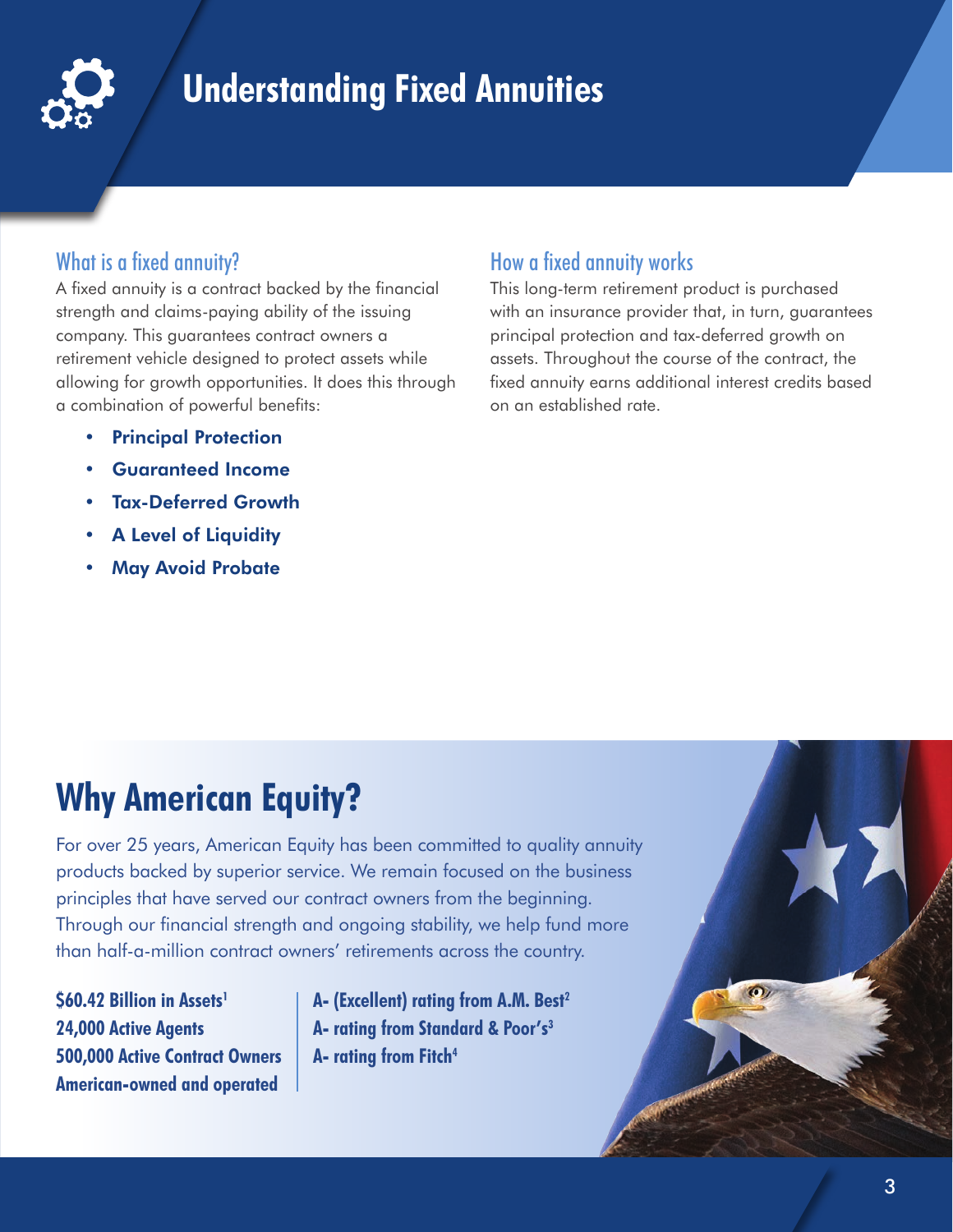

## **Key Terms**

Here is a list of key terms and definitions that may be useful while learning about our products.

#### Annuitization | Conversion of the Surrender

Value of the annuity into regular guaranteed income payments.

**Contract Value** 

> **Death Benefit**

The total of the values in the annuity contract.

The greater of the Contract Value or the Minimum Guaranteed Surrender Value. Available Death Benefit payment options are listed in the annuity contract.

Free **Withdrawal**  Opportunity each year, after the first contract year to take withdrawals up to 10% of the Contract Value, without expense.

**Interest Crediting** 

The Guaranteed initial Interest Rate is set at issue and guaranteed for the remainder of the guarantee period selected.

#### Minimum **Guaranteed Surrender** Value (MGSV) At no time will the Surrender Value of the contract be less than 90% of premium received, less any withdrawals, accumulated at the minimum guaranteed surrender value - minimum guaranteed interest rate. **Partial Withdrawal** Available at any time, for partial distribution over the Free Withdrawal amount. Surrender Charges and minimum values will apply. Surrender Fermination of the contract in exchange for Surrender Value. Surrender **Charge** An amount subtracted from the contract value if surrendered at a time when the surrender charges apply. Surrender Value The amount paid to the contract owner by American Equity when the contract is surrendered. **Withdrawal Charge** An amount subtracted from the contract value if requested

at a time when the withdrawal charges apply.

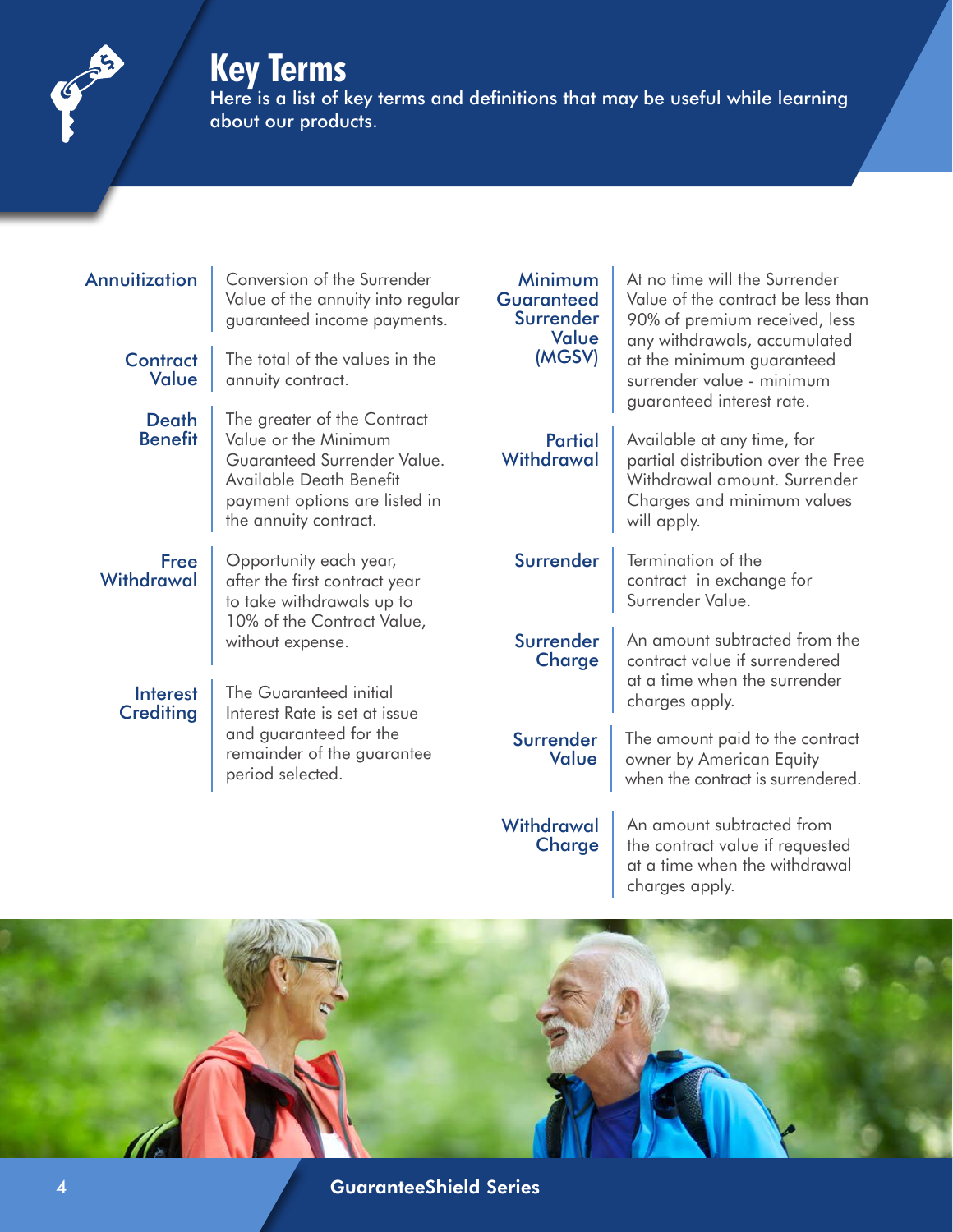

## **The Power of a Tax-Deferred Annuity**

A tax-deferred annuity offers a powerful combination of benefits that help protect against many of today's common retirement concerns.

| <b>Single Premium</b><br><b>Deferred Annuity</b><br><b>Benefits</b> | <b>Common Retirement Concerns</b> |                        |                           |                                            |  |  |
|---------------------------------------------------------------------|-----------------------------------|------------------------|---------------------------|--------------------------------------------|--|--|
|                                                                     | Outliving<br>Income               | Tax<br><b>Exposure</b> | <b>Access</b><br>to Funds | <b>Taking Care of</b><br><b>Loved Ones</b> |  |  |
| <b>Principal Protection</b>                                         | X                                 | X                      |                           |                                            |  |  |
| <b>Guaranteed Income</b>                                            | X                                 |                        | X                         | X                                          |  |  |
| <b>Tax-Deferred Growth</b>                                          |                                   | X                      |                           | X                                          |  |  |
| A Level of Liquidity                                                | X                                 |                        | X                         | X                                          |  |  |
| <b>May Avoid Probate</b>                                            |                                   |                        | X                         |                                            |  |  |

**Principal Protection:** Fixed annuities are a safemoney alternative with guaranteed interest and guaranteed income backed by the financial strength of American Equity.

**Guaranteed Income:** Flexible payout options available, including lifelong paychecks.

Tax-Deferred Growth: Earn interest on money without paying taxes on it until any distribution occurs. It enables faster growth by allowing credited interest to compound over time.\*

A Level of Liquidity: Each contract defines various opportunities to withdraw funds, such as Free Withdrawals, Partial Withdrawals and lifetime income options. (Subject to applicable Surrender Charges.)

May Avoid Probate: If applicable, beneficiaries receive any remaining value in the contract while avoiding the expense and time spent in probate.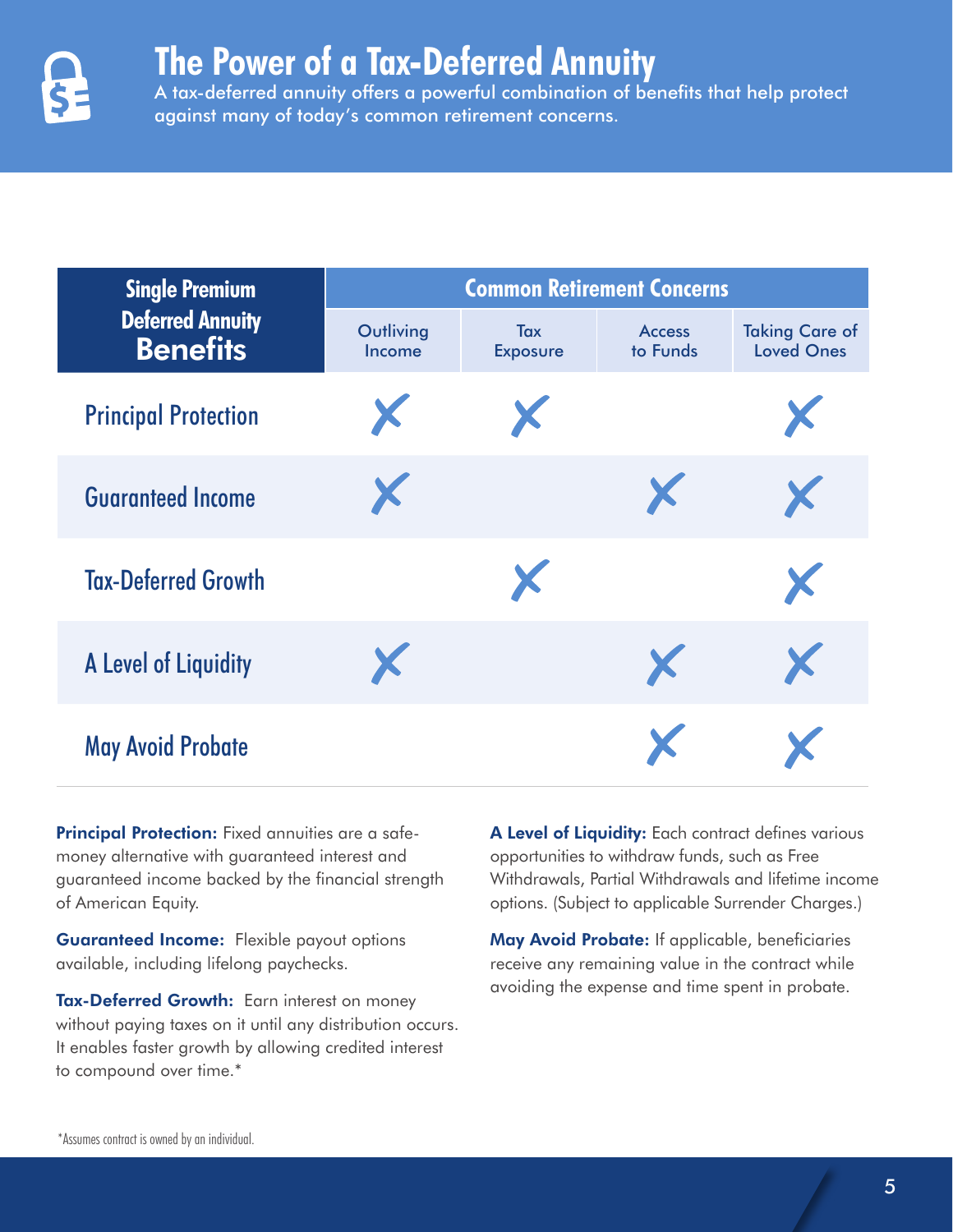

## **GuaranteeShield Series**

With the GuaranteeShield Series, there is always access to money in the annuity. American Equity provides withdrawal flexibility and a variety of liquidity options.

## Guarantee Period Continuation Options5

Within 30 calendar days after the end of the guarantee period, one of the following options can be chosen:

- Renew the contract for another guarantee period;
- Take a free withdrawal and apply the remaining contract value to a new guarantee period;
- Annuitize the contract and begin receiving annuity payments;
- Surrender the contract without surrender charges or market value adjustment; or
- Continue the contract without surrender charges.

If no option is chosen, the contract will automatically continue without surrender charges. Interest rates may vary each contract year, but will never be less than the Minimum Guaranteed Interest Rate of 1%.

If the contract is continued for another guarantee period, the market value adjustment, applicable surrender charges and surrender period apply to the new guarantee period.

### Surrender Values and Charges

The annuity's Surrender Value will never be less than 90% of the premium received, less any withdrawals, accumulated at the minimum guaranteed interest rate. If a partial withdrawal or Surrender is taken during the Surrender Charge period, a deduction will be taken out according to the Surrender Charge schedule.

| Surrender Charge Schedule (Age 18-85 for GS3, GS5) |  |  |                                                                                 |  |                |  |  |
|----------------------------------------------------|--|--|---------------------------------------------------------------------------------|--|----------------|--|--|
| <b>Contract Year</b>                               |  |  | $1 \quad 2 \quad 3 \quad 4$                                                     |  | $\overline{5}$ |  |  |
| <b>GuaranteeShield 3</b>                           |  |  | $9\%$ 8% 7%                                                                     |  |                |  |  |
| <b>GuaranteeShield 3 CA</b>                        |  |  | $\boldsymbol{8.30\%}\ \boldsymbol{8.25\%}\ \boldsymbol{7.25\%}\ \boldsymbol{1}$ |  |                |  |  |
| <b>GuaranteeShield 5</b>                           |  |  | $9\%$ 8% 7% 6% 5%                                                               |  |                |  |  |
| <b>GuaranteeShield 5 CA</b>                        |  |  | 8.30% 8.25% 7.25% 6.25% 5.20%                                                   |  |                |  |  |

In the event of the contract owner's death, the Death Benefit paid is the entire Contract Value.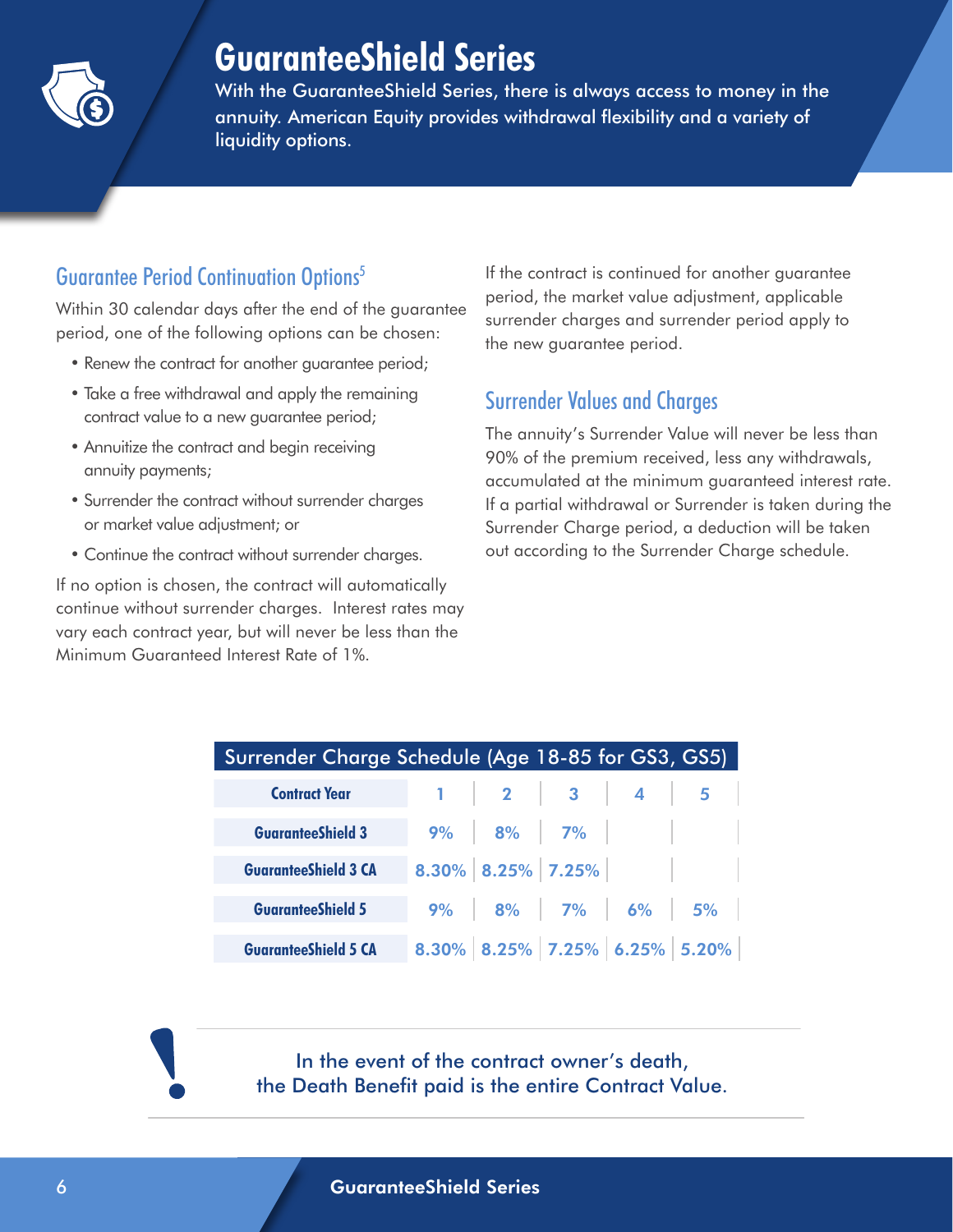

### Free Withdrawals

This is an opportunity each year (after the first contract year) to take Free Withdrawals up to 10% of the Contact Value.

### Market Value Adjustment (MVA)

This product includes a Market Value Adjustment (MVA) Rider. An MVA may increase or decrease the amount of a withdrawal in excess of the Free Withdrawal amount or the Surrender Value. The MVA does not apply to Free Withdrawals, any death benefit, the MGSV, or any distributions occurring after the Surrender Charge Period has ended. In general, as the MVA Index increases, Surrender Values decrease. As the MVA Index decreases, Surrender Values increase.

### Enhanced Benefit Rider (Not available in CA)

The no-fee rider is added to the annuity contract by the Company and may provide additional withdrawal or surrender options.

#### Qualifying Nursing Care Benefit

After the first contract year, a one-time withdrawal of up to 100% of the contract value is allowed if the owner is confined to a qualified care facility for a minimum of 90 days. Confinement must begin after the contract issue date and written proof is required from both the qualified care facility and recommending physician.

#### Terminal Illness Benefit

After the first contract year, a one-time withdrawal of up to 100% of the contract value is allowed if the owner is diagnosed with a terminal illness. Diagnosis must occur after the contract issue date and written proof with supporting documentation is required from a qualified physician.

### Death Benefit

Death Benefit proceeds are paid to the surviving joint owner. If there is no surviving joint owner, the death benefit is paid to the named beneficiary(ies) with no surrender charges. Generally paid in a lump-sum, other payment options are also available.

#### Tax Treatment

All income payments are considered a withdrawal from the Contract Value, and any part of the withdrawal that is deferred interest is taxable as income. If the contract is in a qualified plan, the entire amount of the withdrawal may be taxable. The taxation of income payments is calculated as outlined in the Internal Revenue Code.

In addition, the taxable portion of any withdrawal taken before age 59½ may be subject to an additional penalty of 10% by the Internal Revenue Service.

Please contact a tax professional for additional information.